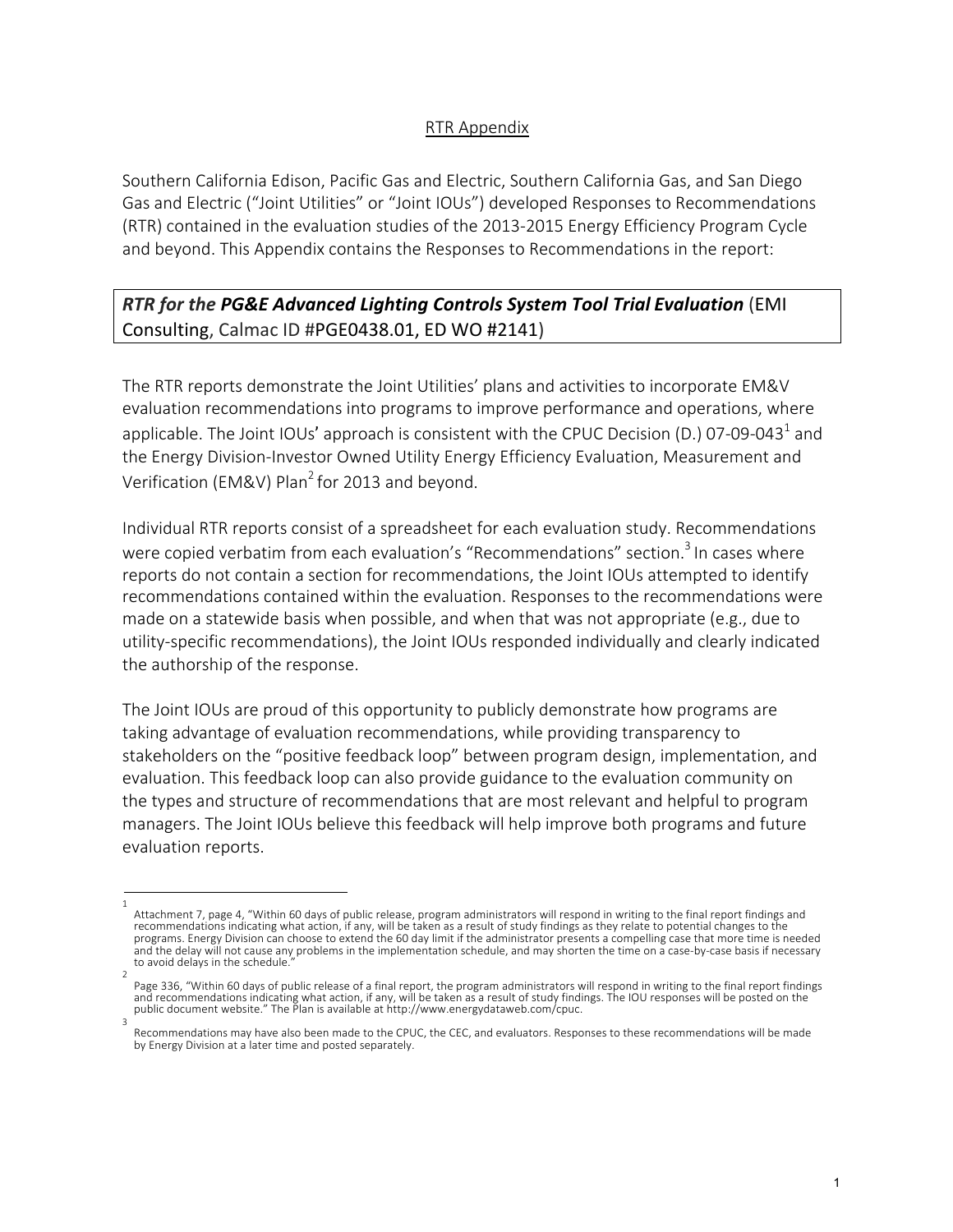### **Response to Recommendations (RTR) in Impact, Process, and Market Assessment Studies**

**Study Title:** PG&E Advanced Lighting Controls System Tool Trial Evaluation **Program:** Advanced Lighting Controls **Author:** EMI Consulting **Calmac ID:** PGE0438.01 **ED WO:** 2141 **Link to Report:** http://calmac.org/publications/PGE\_ALCS\_Final\_Report.pdf

### **Recipient Disposition Disposition Notes**

Examples: ecific program change, give reason for rejection, or indicate that it's under further review.

E acknowledges that a rebate for the installation of et customers' ROI requirements may increase adoptechnology, this has not shown to be cost effective I the TRC calculation and current ex-ante parameters. bates typically require pre-determined savings calculaiven the variability in savings for sites that use ALCS, it ot be a good candidate for deemed rebates. Additionne transition to Statewide administration of the Lightn to SCE and the responsibility of proposing and deofferings transitioning largely to third-parties, PG&E itizing new measure development for lighting at this

E acknowledges that ALCS case studies targeted to varices may alleviate participant concerns about lighting hnologies, given the limited cost-effective potential for ghting in the EE Portfolio, PG&E is not prioritizing marget on lighting-related measures.

| Item#        | Page #                                            | <b>Findings</b>                                                                                                                                                                                                                                                                                                                                                                                                                                       | <b>Best Practice / Recommendations</b><br>(Verbatim from Final Report)                                                                                                                                                                                                                                                                                                                                                                                                                                                                                                                                                                                                                                                                                                                                                                                                                                                                                                                                                                                                                                                                                                                                                                                                                                                                                                                                                                                                                                                                  | Recommendation<br><b>Recipient</b>                         | <b>Disposition</b>                         |                                                                                                                                                                              |
|--------------|---------------------------------------------------|-------------------------------------------------------------------------------------------------------------------------------------------------------------------------------------------------------------------------------------------------------------------------------------------------------------------------------------------------------------------------------------------------------------------------------------------------------|-----------------------------------------------------------------------------------------------------------------------------------------------------------------------------------------------------------------------------------------------------------------------------------------------------------------------------------------------------------------------------------------------------------------------------------------------------------------------------------------------------------------------------------------------------------------------------------------------------------------------------------------------------------------------------------------------------------------------------------------------------------------------------------------------------------------------------------------------------------------------------------------------------------------------------------------------------------------------------------------------------------------------------------------------------------------------------------------------------------------------------------------------------------------------------------------------------------------------------------------------------------------------------------------------------------------------------------------------------------------------------------------------------------------------------------------------------------------------------------------------------------------------------------------|------------------------------------------------------------|--------------------------------------------|------------------------------------------------------------------------------------------------------------------------------------------------------------------------------|
|              |                                                   |                                                                                                                                                                                                                                                                                                                                                                                                                                                       |                                                                                                                                                                                                                                                                                                                                                                                                                                                                                                                                                                                                                                                                                                                                                                                                                                                                                                                                                                                                                                                                                                                                                                                                                                                                                                                                                                                                                                                                                                                                         | If incorrect,<br>please indicate and<br>redirect in notes. | Choose:<br>Accepted, Rejected,<br>or Other | Describe sp                                                                                                                                                                  |
| $\mathbf{1}$ | $ES-11,$<br>92                                    | The high cost for ALCS is the<br>primary barrier for in-<br>creased adoption. Both par-<br>ticipants and near-partici-<br>pants cited the high cost of<br>ALCS as the main barrier for<br>doing more spaces within<br>their facility or for participat-<br>ing in the Trial, respectively.<br>Both facility managers and<br>contractors interviewed re-<br>ported that customers re-<br>quire a ROI of three years or<br>less to implement a project. | Consider offering a rebate specifically for the installation of ALCS that is<br>large enough to help meet customers' ROI requirements. Based on the<br>feedback from facility managers, it appears that the currentincentive struc-<br>ture for lighting projects may not be meeting the market's needs. For exam-<br>ple, one facility manager reported the deemed incentive allowed the manu-<br>facturing portion of their project to proceed quickly, whereas the compli-<br>cated nature of the office lighting incentive prevented that part of the pro-<br>ject from proceeding, because the facility manager was unsure of the final<br>incentive amount. Another respondent said receiving a rebate for their in-<br>frastructure upgrades would have brought the ROI for the total ALCS project<br>closer to their ROI requirements. In return for a larger incentive, PG&E<br>should consider making access to system data a participation requirement.<br>Having access to such data has the potential to reduce M&V costs (see Rec-<br>ommendation 3B) and increase savings (see Recommendation 3E). Custom-<br>ers' security concerns related to allowing 3 <sup>rd</sup> parties access to their systems<br>could be overcome by downloading data and conducting analysis separately<br>as opposed to viewing real-time data in the ALCS interface. Of course, this<br>recommendation would have to be taken in context with ongoing changes<br>to the lighting market and California regulatory policy and proceedings. | PG&E                                                       | Other                                      | While PG&E<br>ALCS to me<br>tion of this<br>based upon<br>Deemed rel<br>tions and gi<br>may also no<br>ally, with th<br>ing Program<br>signing new<br>is not priori<br>time. |
| $2^{\circ}$  | $ES-11$ ,<br>$ES-12$ ,<br>ES-13,<br>92, 93,<br>94 | Market actors may be wary<br>of installing ALCS because<br>of previous poor experi-<br>ences with lighting controls<br>and the fact that ALCS' are<br>still a new and unknown<br>technology. We heard from<br>multiple interviewees that<br>there is institutional anxiety<br>around installing ALCS. This                                                                                                                                            | Publish successful ALCS case studies targeted to various audiences. Trial<br>participants' concerns about lighting control technology were resolved after<br>ALCS installation. They reported high satisfaction with the quality of light,<br>the control strategies, and had not received any complaints from occupants.<br>As ALCS adoption grows, publishing case studies or success stories from<br>customer implementation may help overcome some of the negative per-<br>ception of lighting control technologies in the market. Providing specific<br>messaging for the different market actors would also be helpful; the infor-<br>mation a financial decisionmaker needs in a case study is different than the<br>information maintenance staff needs.                                                                                                                                                                                                                                                                                                                                                                                                                                                                                                                                                                                                                                                                                                                                                                        | PG&E                                                       | Other                                      | While PG&E<br>ious audien<br>control tech<br>ALCS and lig<br>keting budg                                                                                                     |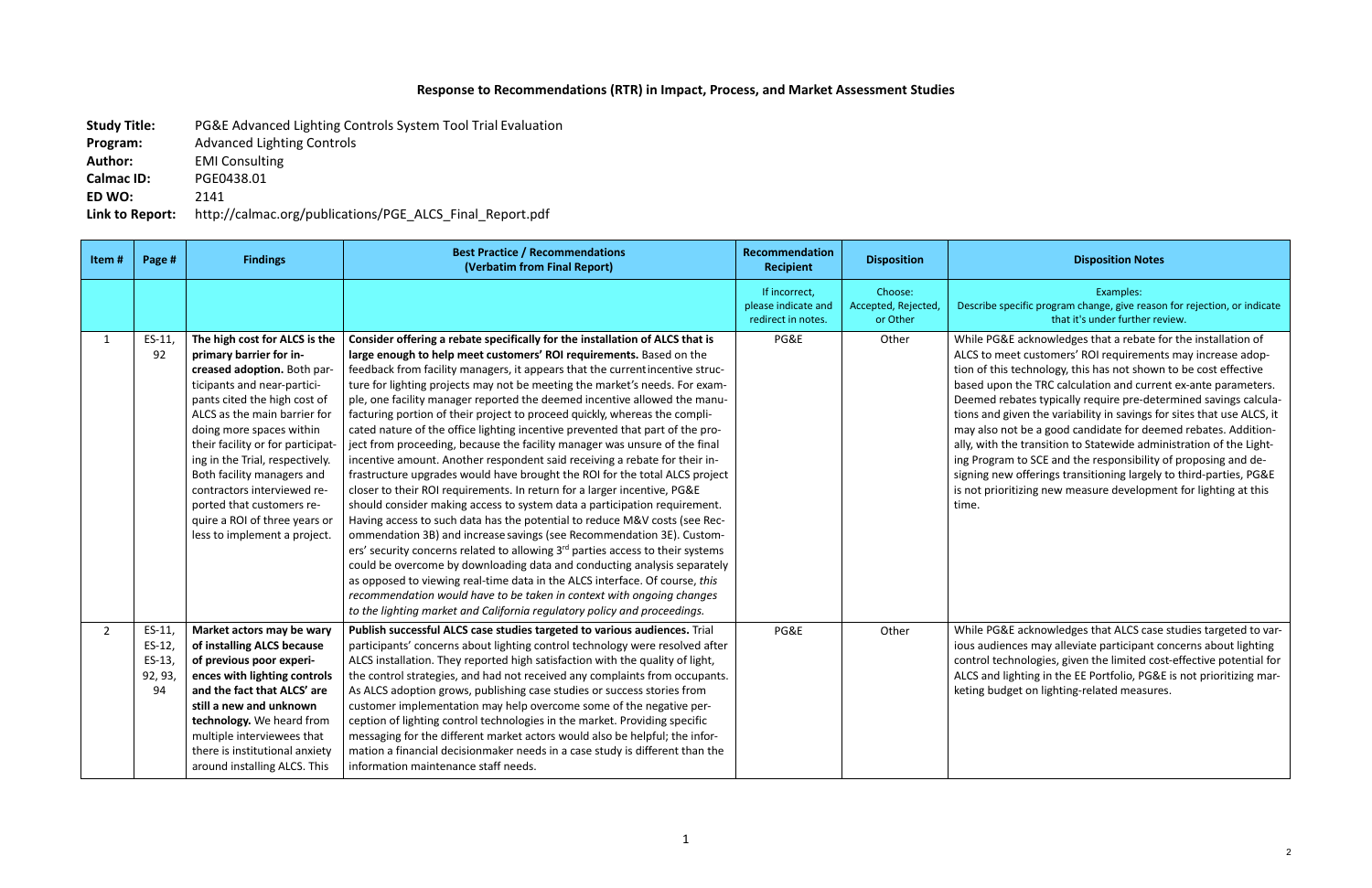#### **Recipient Disposition Disposition Notes**

he Pacific Energy Center, PG&E typically offers more re classes per year focused on ALCS which are marketed nanagers as well as lighting designers, architects, elecntractors and engineers. These trainings include sev--on trainings to increase awareness of the features and ity of ALCS as the well as the methods to implementing ems. Some events include multiple manufacturer's and Le products to help specifiers and installers distinguish roducts. Trainings also include events that focus on case studies for successful ALCS installations including assions with contractors, manufacturers, specifiers and anagers. Trainings currently include curriculum develthe California Advanced Lighting Controls Training Pro-CTP) and DesignLights Consortium (DLC). When availaevents also discuss available incentives (as noted, there S-specific incentives at this time). PG&E intends to confer ALCS trainings through the Energy Centers to inareness and remove barriers to adoption.

pass this recommendation on to SCE as they are the Emerging Technologies lead for electric and would be oned to pursue any future "bench testing" or "demonrojects.

pass this recommendation on to SCE as they are the Emerging Technologies lead for electric and the Lead for the Lighting Program and would be best posiconsider the value of future investment in ALCS pilots.

| Item# | Page #                                                                                                                                                                                                                                                                                                                                                                                                                                                                                                                                                                                                                                                                                                                                                                                                                                                                                                                                                                                                                                     | <b>Findings</b>                                                                                                                                                                                                                                                                                                                                                                                                                                                                                                                                                                                                                                                                                                              | <b>Best Practice / Recommendations</b><br>(Verbatim from Final Report)                                                                                                                                                                                                                                                                                                                                                                                                                                                                                                                                                                                                                                                                                                            | Recommendation<br><b>Recipient</b>                | <b>Disposition</b>                                                                                                                                                                                                                                                          |                                                          |
|-------|--------------------------------------------------------------------------------------------------------------------------------------------------------------------------------------------------------------------------------------------------------------------------------------------------------------------------------------------------------------------------------------------------------------------------------------------------------------------------------------------------------------------------------------------------------------------------------------------------------------------------------------------------------------------------------------------------------------------------------------------------------------------------------------------------------------------------------------------------------------------------------------------------------------------------------------------------------------------------------------------------------------------------------------------|------------------------------------------------------------------------------------------------------------------------------------------------------------------------------------------------------------------------------------------------------------------------------------------------------------------------------------------------------------------------------------------------------------------------------------------------------------------------------------------------------------------------------------------------------------------------------------------------------------------------------------------------------------------------------------------------------------------------------|-----------------------------------------------------------------------------------------------------------------------------------------------------------------------------------------------------------------------------------------------------------------------------------------------------------------------------------------------------------------------------------------------------------------------------------------------------------------------------------------------------------------------------------------------------------------------------------------------------------------------------------------------------------------------------------------------------------------------------------------------------------------------------------|---------------------------------------------------|-----------------------------------------------------------------------------------------------------------------------------------------------------------------------------------------------------------------------------------------------------------------------------|----------------------------------------------------------|
|       | is due to previous poor ex-<br>periences with occupancy<br>sensors not working<br>properly, hearing stories of<br>early ALCS installations not<br>working (as experienced<br>with Site 0 in this Trial), and<br>also due to maintenance<br>teams' reservations about<br>switching to systems that<br>are unfamiliar and more<br>complicated than their cur-<br>rent system. IT departments<br>also have privacy concerns<br>about ALCS connecting to<br>their internal internet. While<br>many types of ALCS provide<br>similar features and func-<br>tionality (e.g., daylight dim-<br>ming, task tuning, remote<br>access), the methods by<br>which they are implemented<br>(e.g., how fixtures are paired<br>to hubs, whether the fixture<br>is integrated or not) can vary<br>significantly. These varia-<br>tions can cause differences<br>in cost, ease of installation,<br>and user experience. As<br>ALCS is still an emerging<br>technology, market actors<br>may have a hard time distin-<br>guishing between the prod-<br>ucts. | Investigate hosting ALCS trainings for facility managers at IOU energy cen-<br>ters. The trainings could include presentations on the differences between<br>the products, occupant and facility manager experiences and satisfaction,<br>examples of control operation, and information on programs and available<br>incentives.                                                                                                                                                                                                                                                                                                                                                                                            | PG&E                                                                                                                                                                                                                                                                                                                                                                                                                                                                                                                                                                                                                                                                                                                                                                              | Accepted                                          | Through th<br>than twelv<br>to facility n<br>tricians, co<br>eral hands-<br>functionali<br>these syste<br>their uniqu<br>between pi<br>presenting<br>panel discu<br>facilities ma<br>oped with t<br>gram (CALC<br>ble, these e<br>are no ALC:<br>tinue to off<br>crease awa |                                                          |
|       |                                                                                                                                                                                                                                                                                                                                                                                                                                                                                                                                                                                                                                                                                                                                                                                                                                                                                                                                                                                                                                            | Consider conducting bench testing or demonstration projects of different<br>ALCS manufacturers' products. All of the participating facility managers dis-<br>cussed how having results from bench testing various ALCS products, or<br>having a demonstration project, would help increase ALCS adoption. ALCS<br>technologies are complicated, and facility managers found it hard to under-<br>stand exactly what their lighting would be like after the retrofit, and they re-<br>ported their ability to see it would have helped their decision-making pro-<br>cess. In fact, having a demonstration project is the precise reason why one<br>facility manager, the lighting contractor, installed it in their offices. | PG&E, Future<br>Implementers<br>and/or Evaluators                                                                                                                                                                                                                                                                                                                                                                                                                                                                                                                                                                                                                                                                                                                                 | Other                                             | PG&E will p<br>Statewide I<br>best positio<br>stration" pi                                                                                                                                                                                                                  |                                                          |
|       |                                                                                                                                                                                                                                                                                                                                                                                                                                                                                                                                                                                                                                                                                                                                                                                                                                                                                                                                                                                                                                            |                                                                                                                                                                                                                                                                                                                                                                                                                                                                                                                                                                                                                                                                                                                              | Future pilots or programs could explore the maturity and market-readi-<br>ness of ALCS technologies. All of the participating facility managers dis-<br>cussed having installation difficulties. For example, one, Site 0, experienced<br>severe enough wide-scale system glitches they chose to uninstall the sys-<br>tem. While these experiences may indicate ALCS technology may not be<br>fully matured, this is an extremely small sample size and assessing maturity<br>was not a part of this evaluations' scope. Alongside bench testing or<br>demonstration projects (Recommendation 3B), future research could inves-<br>tigate the technology's maturity and how utilities could partner with manu-<br>facturers to further address customers' concerns and barriers. | PG&E, Future<br>Implementers<br>and/or Evaluators | Other                                                                                                                                                                                                                                                                       | PG&E will p<br>Statewide I<br>Statewide I<br>tioned to c |
| 3     | $ES-13,$<br>ES-14,<br>$ES-15$ ,<br>94, 95,<br>96                                                                                                                                                                                                                                                                                                                                                                                                                                                                                                                                                                                                                                                                                                                                                                                                                                                                                                                                                                                           | If future ALCS pilots are<br>conducted by PG&E,<br>changes to the Trial and<br>evaluation design could im-<br>prove results. As with any<br>research, the Trial and this                                                                                                                                                                                                                                                                                                                                                                                                                                                                                                                                                     | Conduct interviews as project phases are completed. The interviews were<br>originally designed to have the least impact on participants, meaning one<br>interview was conducted to collect all the needed data. However, the sales<br>cycle and implementation timelines are so long for ALCS that it resulted in<br>interviewees not recalling their experience or staff turnover. As such, data<br>collection should occur immediately after each task is finished. For exam-                                                                                                                                                                                                                                                                                                   | <b>Future Evaluators</b>                          |                                                                                                                                                                                                                                                                             |                                                          |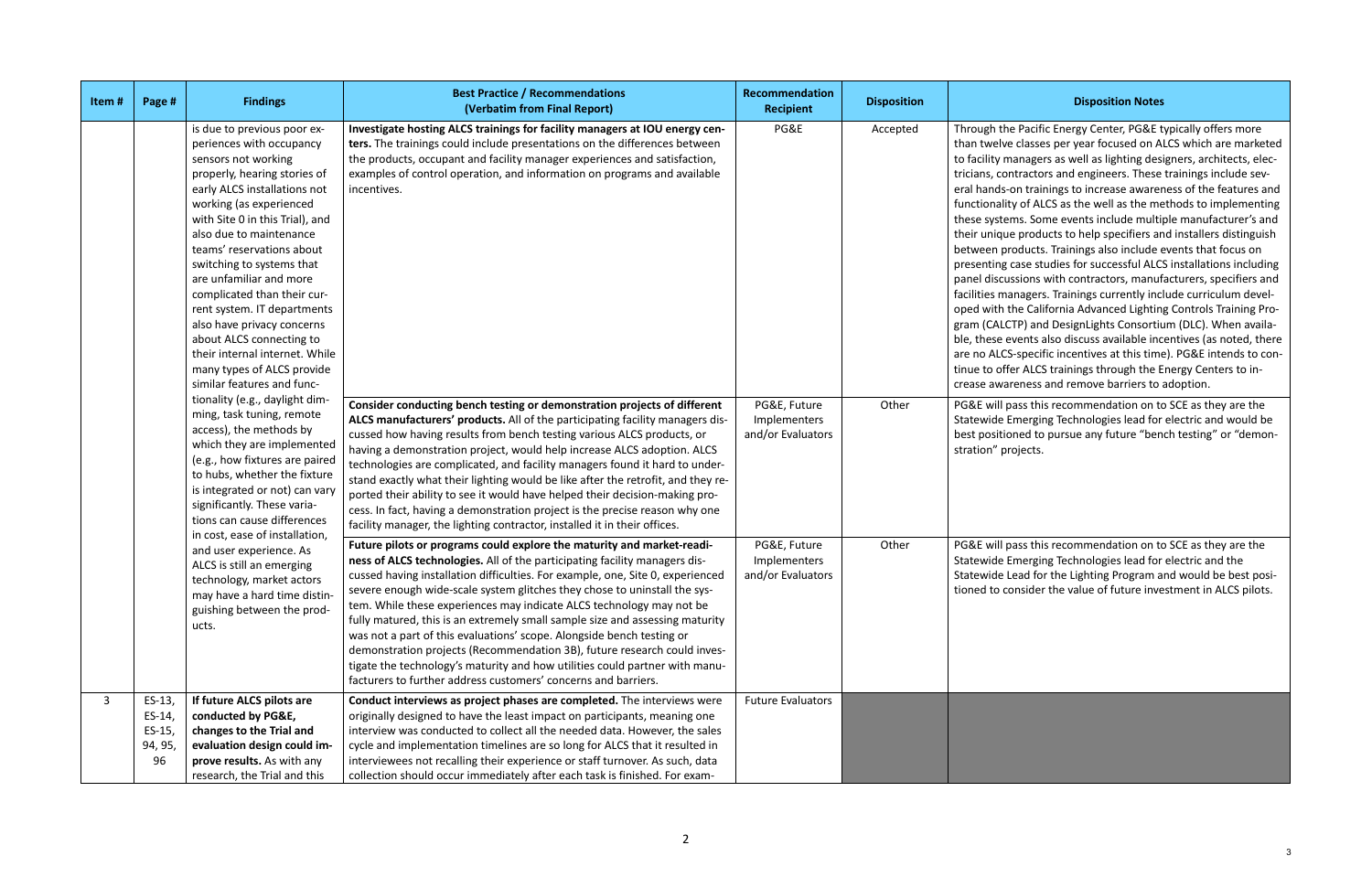# **Recipient Disposition Disposition Notes**

G&E acknowledges that a financial incentive for contracconnect the activities of site recruitment and site meast and verification may alleviate some of the observed ges from the Trial (remote access, security concerns, etc.) and a<br>intion of this technology, Statewide administration of the

| Item# | Page # | <b>Findings</b>                                                                                                              | <b>Best Practice / Recommendations</b><br>(Verbatim from Final Report)                                                                                                                                                                                                                                                                                                                                                                                                                                                                                                                                                                                                                                                                                                                                                                                                                                                                                                                                                                                                                                                                                                                                                                                                                                                                                                                                                                                                                                                                                                                                                                                                                                                                                                                                                                                                                                                                                                                                                                                                                                                                                                                                                                                                                                                                                                                                                                                                                                                                                                                                                                                                                                                                                                                   | Recommendation<br><b>Recipient</b> | <b>Disposition</b> |                                                          |
|-------|--------|------------------------------------------------------------------------------------------------------------------------------|------------------------------------------------------------------------------------------------------------------------------------------------------------------------------------------------------------------------------------------------------------------------------------------------------------------------------------------------------------------------------------------------------------------------------------------------------------------------------------------------------------------------------------------------------------------------------------------------------------------------------------------------------------------------------------------------------------------------------------------------------------------------------------------------------------------------------------------------------------------------------------------------------------------------------------------------------------------------------------------------------------------------------------------------------------------------------------------------------------------------------------------------------------------------------------------------------------------------------------------------------------------------------------------------------------------------------------------------------------------------------------------------------------------------------------------------------------------------------------------------------------------------------------------------------------------------------------------------------------------------------------------------------------------------------------------------------------------------------------------------------------------------------------------------------------------------------------------------------------------------------------------------------------------------------------------------------------------------------------------------------------------------------------------------------------------------------------------------------------------------------------------------------------------------------------------------------------------------------------------------------------------------------------------------------------------------------------------------------------------------------------------------------------------------------------------------------------------------------------------------------------------------------------------------------------------------------------------------------------------------------------------------------------------------------------------------------------------------------------------------------------------------------------------|------------------------------------|--------------------|----------------------------------------------------------|
|       |        | evaluation faced some chal-<br>lenges. If another pilot is un-<br>dertaken, below are sugges-<br>tions for improving the de- | ple, interviews about the sales cycle and completing the Tool should be con-<br>ducted during the pre-retrofit metering period instead of at project comple-<br>tion. This would also mean staggering the incentives at each interview<br>stage.                                                                                                                                                                                                                                                                                                                                                                                                                                                                                                                                                                                                                                                                                                                                                                                                                                                                                                                                                                                                                                                                                                                                                                                                                                                                                                                                                                                                                                                                                                                                                                                                                                                                                                                                                                                                                                                                                                                                                                                                                                                                                                                                                                                                                                                                                                                                                                                                                                                                                                                                         |                                    |                    |                                                          |
|       |        | sign.                                                                                                                        | Implement a different monitoring approach. The monitoring approach to<br>verify the output of the Tool, monitoring each control factor in 30 second to<br>five minute intervals in up to ten spaces for Trial sites, used in this evalua-<br>tion was more complicated and time intensive than the project justified.<br>Due to the combined costs of this approach, limitations on the ability to col-<br>lect data, and a limited timeframe, only a subsection of spaces in these fa-<br>cilities could be studied. Future efforts would benefit from taking advantage<br>of the monitoring features already built into the lighting control systems (in-<br>cluding those listed by the DesignLights Consortium, DLC) which have the<br>ability to monitor the on-going operation of the lighting system, reporting<br>what the system is doing at any given time for any given zone (e.g. dimming<br>signal, daylighting signal, occupancy status, etc.). Using the ALCS-generated<br>reports to determine the system behavior would provide higher quality data<br>(no battery failures or occupant interference), reduce assumptions (aligning<br>data with expectations and observations) and lower cost (fewer site visits;<br>potentially no site visits if VPN access is available) compared to the ap-<br>proach taken for this evaluation. One potential barrier to this recom-<br>mended approach is a lack of trust in the ALCS-generated data. However, it<br>would be feasible to perform a small demonstration project (e.g. a bench-<br>top wiring and programming exercise with short term power monitoring) or<br>a functional test of the system in the field to verify the successful installa-<br>tion and configuration in the field. A small randomly selected field test to<br>verify the system self-reporting is accurate could help utilities and public<br>utilities commissions trust the data, which in turn would build trust in the<br>eventual results when a much larger program relies on ALCS reported data.<br>Fundamentally, the real-time data collected by ALCS could be utilized in<br>Normalized Metered Energy Consumption (NMEC) calculations. Note, this<br>calibration/trust exercise could be avoided if there were an industry-stand-<br>ard test procedure and certification (like the DLC Networked Lighting Con-<br>trols Program).<br>If the in-depth field monitoring is desired, we recommend utilizing different<br>meters than those that were utilized in this evaluation that would overcome<br>some of the data collection errors experienced by this Trial. These include<br>using meters where remote-download is possible and/or more data can be<br>stored onboard and where there is a warning about failed batteries. | <b>Future Evaluators</b>           |                    |                                                          |
|       |        |                                                                                                                              | Create a financial connection for PG&E contractors between site recruit-<br>ment and site measurement and verification. For future pilots, the two<br>scopes of work should be closely tied so that the measurement and verifica-<br>tion contractor can have access to the hardware on site, a design review,<br>and a single site visit to gather the needed data themselves. Doing so would                                                                                                                                                                                                                                                                                                                                                                                                                                                                                                                                                                                                                                                                                                                                                                                                                                                                                                                                                                                                                                                                                                                                                                                                                                                                                                                                                                                                                                                                                                                                                                                                                                                                                                                                                                                                                                                                                                                                                                                                                                                                                                                                                                                                                                                                                                                                                                                           | PG&E                               | Other              | While PO<br>tors to co<br>urement<br>challeng<br>and ado |